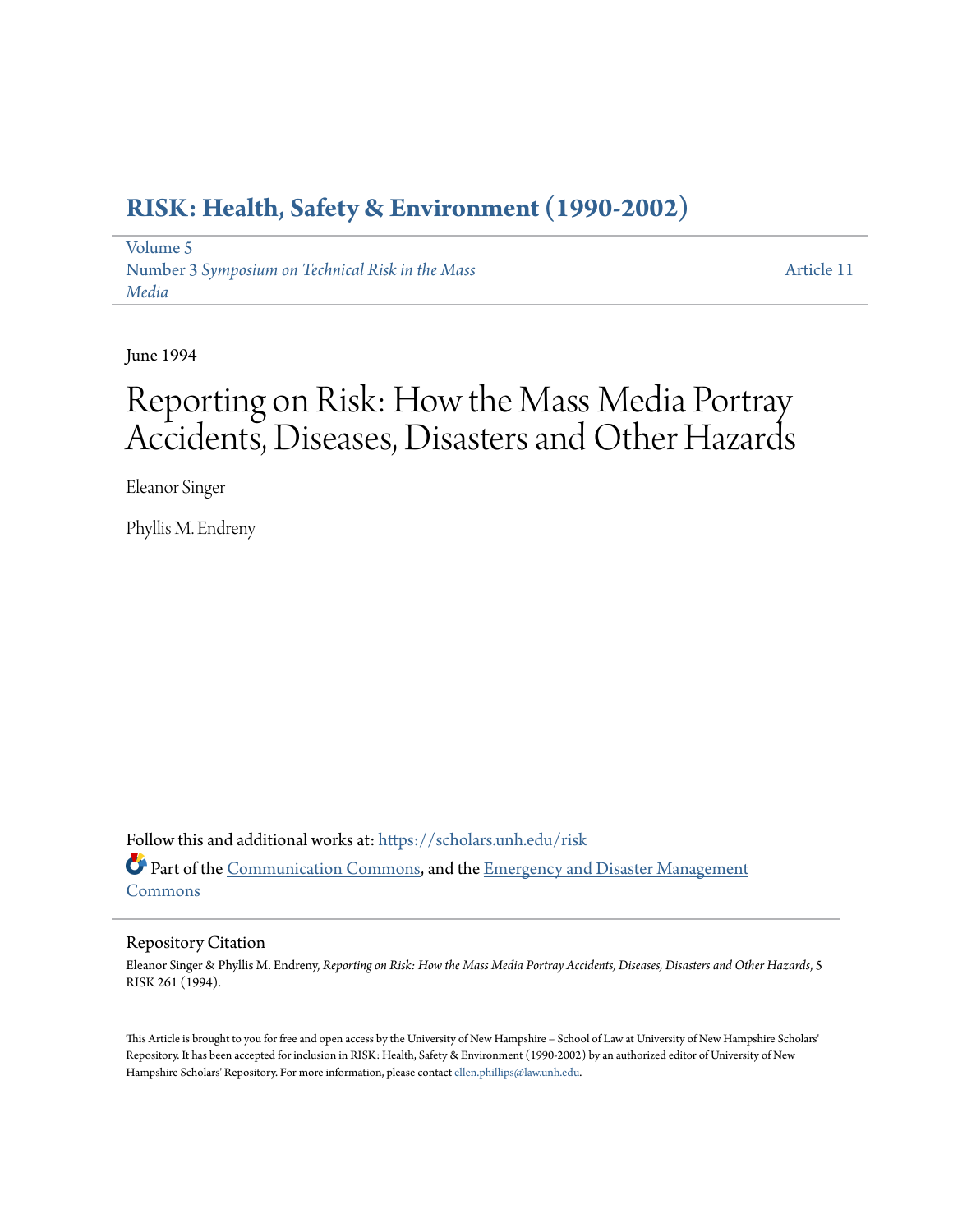## Reporting on Risk: How the Mass Media Portray Accidents, Diseases, Disasters and Other Hazards

Eleanor Singer & Phyllis M. Endreny\*

#### Introduction

Most of the information we have about risks comes to us by way of the mass media. But it does not, for the most part, come as explicit reporting about "risk." Instead, most reporting about hazards and their associated risks comes in the guise of news and feature stories about accidents, illnesses, natural disasters, and scientific breakthroughs.

Willy hilly, such reporting communicates risk information to media audiences and to the family and friends with whom they discuss what they have heard or read. Such information is communicated not only by what is selected for coverage and what is not, but also by how it is covered **-** where the story is placed, how much space or time is devoted to it, whether it is accompanied by visuals or not. **All** this, of course, is quite apart from whether or not explicit risk-related information is included in the story, and if so, of what kind.

What is it, then, that the average reader or viewer would learn from the way hazards and their associated risks are selected and presented by the media?

For four months in 1984 we monitored fifteen media selected to provide a sampling of national newspaper, newsmagazine, and television coverage as well as some comparisons with local media, media aimed at specialized audiences, and media dealing with specialized topics; a subset of these were monitored for four weeks in 1960. During these

**5** Risk Health, Safety & Environment **261** [Summer 1994]

Dr. Singer is a senior research scholar at the Center for Social Sciences at Columbia University. She received her B.A. (English) from Queens College and her Ph.D. (Sociology) from Columbia.

Dr. Endreny is a research consultant in Chicago. She received her B.S. (History) from Smith College and her M.S. and Ph.D. (Sociology) from Columbia University.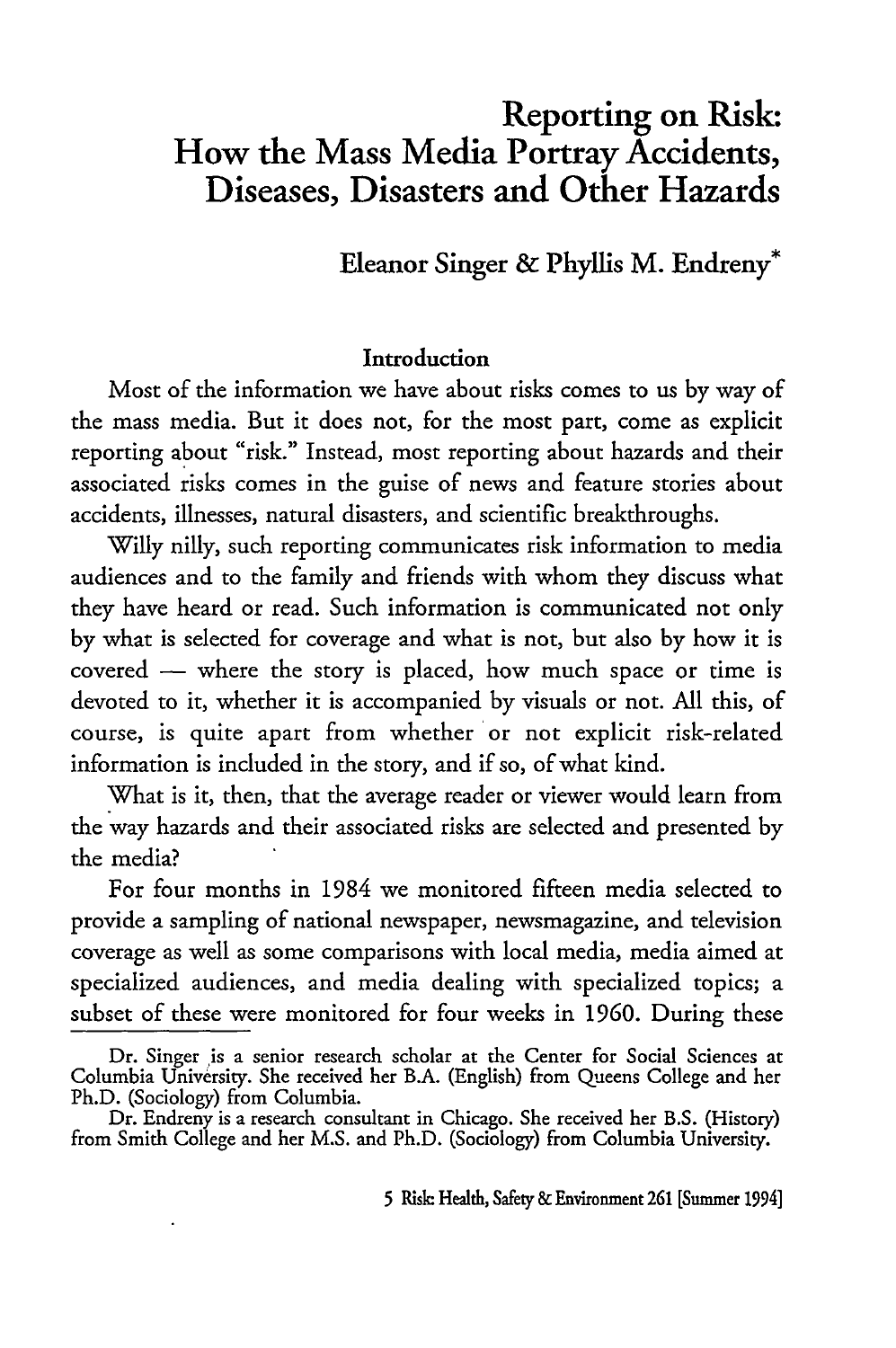two sampling periods, every story dealing with a hazard or a group of hazards was selected for analysis, assigned to a specific hazard category (e.g., natural hazards), and given a code number pertaining to a specific hazard within that category (e.g., flood). From the total number of stories identified in this fashion  $-$  3,828  $-$  we randomly selected a smaller number (952 in 1984 and 323 in **1960)** for detailed analysis. For each of this smaller number of stories, we coded a set of media variables - e.g., when and where it appeared, how long it was, and whether it was accompanied by any graphics. For each, we also coded the specific hazard; factual details in the story; kind of information contained about risk; locus of blame or responsibility; the sources quoted; the research (if any) cited; groups noted as being at risk; the proportion of the story devoted to risks and to benefits, and so on.

Using the data collected in this fashion, we then addressed four broad questions: What kind of hazards do the media report? What kind of information do they present about them? Who is held responsible for hazards and their prevention? How accurate is reporting on hazards in the media? This article summarizes our findings.

#### What Kind of Hazards Do the Media Report?

We inferred three general principles governing the definition and selection of hazards by the media. First, what is defined as a hazard changes over time. For example, in 1960, most stories about nuclear energy emphasized benefits rather than costs; by 1984, the proportions had reversed. In the 1960's, prior to the U.S. Supreme Court ruling on Roe vs. Wade, stories about abortion emphasized the risks of illegal abortions to the mother; in 1984, stories about abortion emphasized the risks of legal abortions for the fetus.

Second, though the hazard definitions appearing in the mass media may change, the media in all likelihood do not initiate the changes; their definitions and selections of hazards for coverage are ordinarily shaped by sources other than the media themselves. For example, during our media-monitoring period, stories about the space shuttle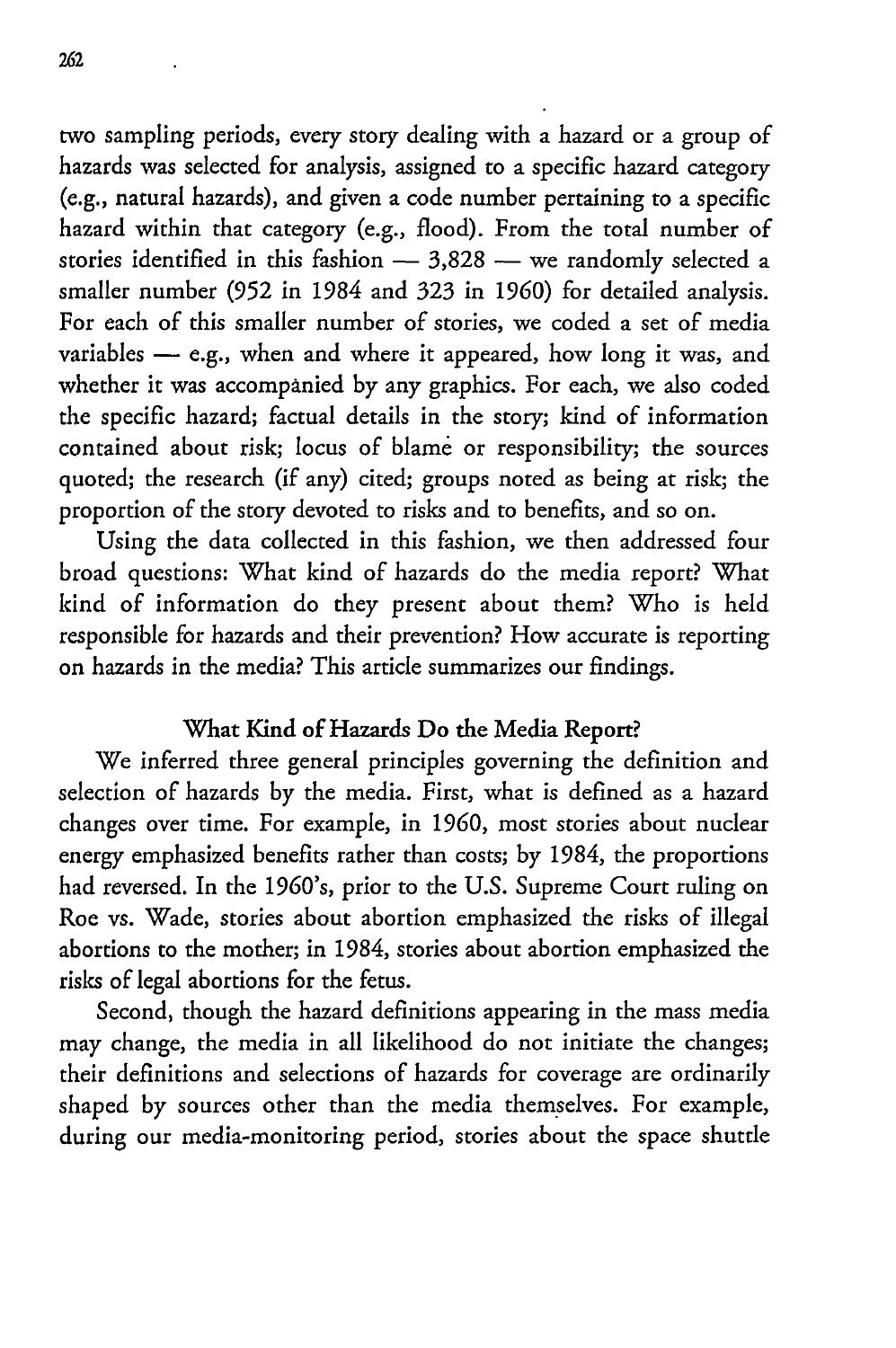were numerous but made no mention of associated risks at all; after the Challenger exploded, this practice underwent significant change.

Third, a direct comparison between hazards as topics of news stories and as causes of death shows essentially no relationship between the two. However, the correlation between the number of stories about each hazard in 1960 and in 1984 is substantial. Thus, what is newsworthy did not change very much over a period of 24 years. But what is newsworthy does not correspond very well with the distribution of hazardous events in the real world, as measured by mortality figures. Why not? Because, as it turns out, the media tend to feature what the Statistical Abstract of the United States calls "catastrophic" accidents **-** accidents in which five or more people are killed simultaneously. Such accidents rank near or at the top in terms of media attention, even though with one exception (automobile accidents) they do not result in a large number of deaths per year. Thus, media definitions of risk are based on the drama of the single hazardous event, not on the cumulatively greater but less spectacular risks reflected in annual mortality figures.

We formulated several hypotheses about the hazards that would be attended to by the media. First, we predicted that stories about hazards with associated deaths or injuries would be longer and more prominently featured than other hazard stories. This hypothesis was supported both in 1960 and in 1984. Second, we hypothesized that stories about "new" hazards would be longer and featured more prominently than other hazards. This hypothesis, too, was supported, and this journalistic bias in favor of the new and the current may limit coverage of chronic hazards such as illness, air or water pollution, poverty, and hazardous working conditions, unless some dramatic happening makes them suddenly "news."

Third, we predicted that the media would attend disproportionately to hazards affecting the more affluent and powerful. Admittedly, without knowing more about the number of hazards affecting each group, it is difficult to say whether coverage is too much or not enough. The evidence we were able to bring to bear on this

**5** Risk: Health, Safety & Environment 261 [Summer 1994]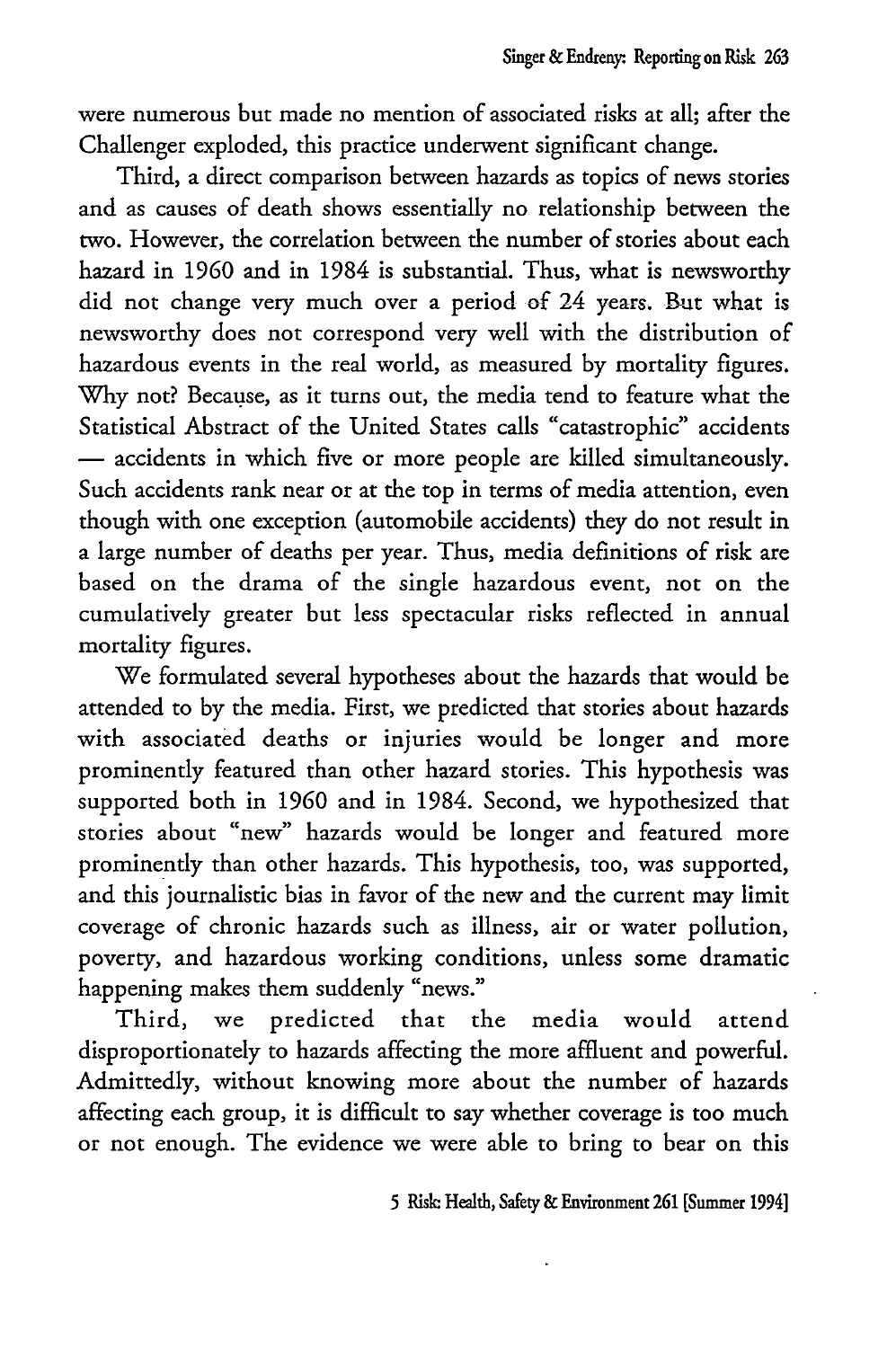hypothesis is mixed. Relatively few stories in either year, and fewer in 1960 than in 1984, mentioned such social categories as race, gender, class, and age. But the majority of stories mentioning such categories were about the less affluent and the less powerful: blacks, women, poor people, and the elderly. Nevertheless, we concluded that the small number of stories (3 in **1960** and 62 in 1984) dealing explicitly with hazards of blacks, women, the elderly, or the poor is evidence of bias  i.e., a disproportionate lack of attention'. However, those stories that do deal explicitly with hazards affecting one or more of these groups were longer, not shorter, than other stories. Fourth, we expected that various specialized media would attend disproportionately to the hazards of their particular audience (e.g., blacks, women), but we found no evidence for this in the small sample of media we examined. However, because of the small number of specialized media we looked at, and the short sampling period, our evidence for this hypothesis is severely limited.

Finally, we predicted that geographic location would affect the amount of coverage, with hazard stories about countries "close" to the U.S., geographically and culturally, receiving more coverage than warranted, and countries geographically and culturally distant receiving less. The evidence for this proposition is meager, however. News about hazards in the U.S. is indeed given disproportionate attention in the U.S. press; but there are no consistent biases in favor of other parts of the world.

### What Kind of Information Do the Media Communicate about Risk?

So far, **we** have talked about principles of selection and definition. But what kind of information is presented by the media about those hazards they choose to feature?

As noted, the media generally do not report on hazards and associated risks. They report on specific instances of a hazard (e.g. a flood, a plane crash, the pollution of a town's water supply) that produce or are accompanied by specific harms, i.e., so many dead, so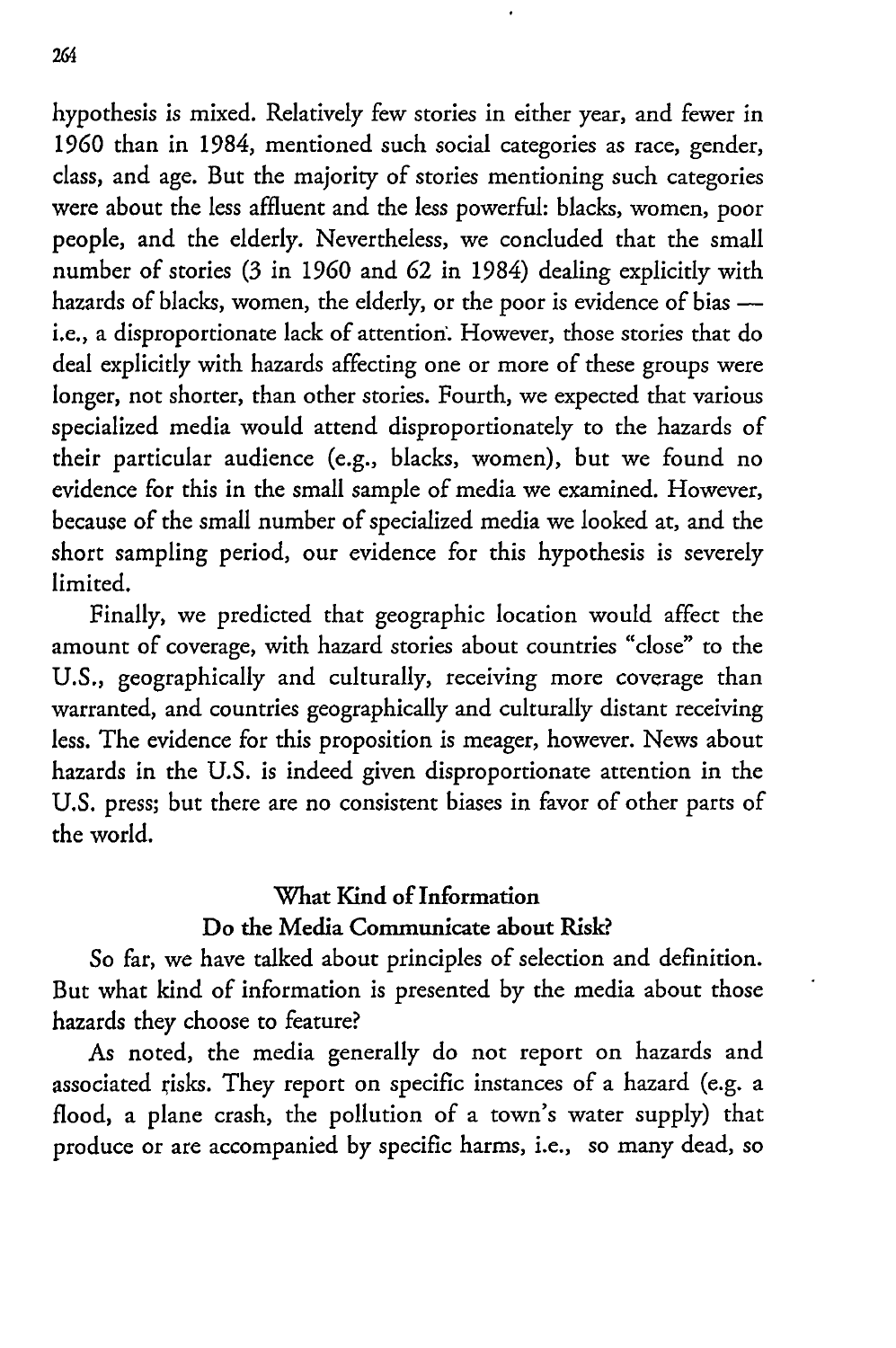many hurt and so many houses destroyed. From such scenarios we have abstracted, for purposes of this research, concepts of hazard and risk, benefit and cost, but journalism is not about these abstract concepts.

There is an inherent conflict between the business of news and what social scientists and others call risk communication. To communicate information about hazards and risks in a way calculated to foster rational decision-making means providing detailed and precise information about immediate and long-term consequences, to weigh the costs and benefits of a hazard and its alternatives for the individual and for society, and to discuss the issues, moral and economic, that inhere in hazardous processes and events.

But reporting about hazards is ordinarily reporting about events rather than issues, about immediate consequences rather than long-term considerations, about harms (injury, property destruction, death) rather than risks  $-$  i.e., the statistical probability of harm. Alternatives are almost never considered in a story about a particular hazard, and when they are considered, their risks and benefits are not. Moral or ethical issues are generally absent from news stories about hazards, and even economic issues are for the most part ignored.

If these omissions were errors on the part of journalists, there would be reason for optimism. But for the most part, they are not. Nothing in the rules of journalism says that the reporter must, in addition to describing an industrial accident, also inform readers about the likelihood of such an event occurring again, or about the risks posed by the industry in general, or about alternatives and their benefits and costs. "Enterprise" journalism might deal with any or all of these issues, but enterprise journalism is likely to remain a minor part of the journalistic enterprise. Nevertheless, according to laws spelled out by Kahneman and Tversky, the media do communicate risk information. They do it by the prominence and space accorded the account of a hazard, but these indirect signals need not correspond to the actual probability of its occurrence or the likelihood of its causing harm.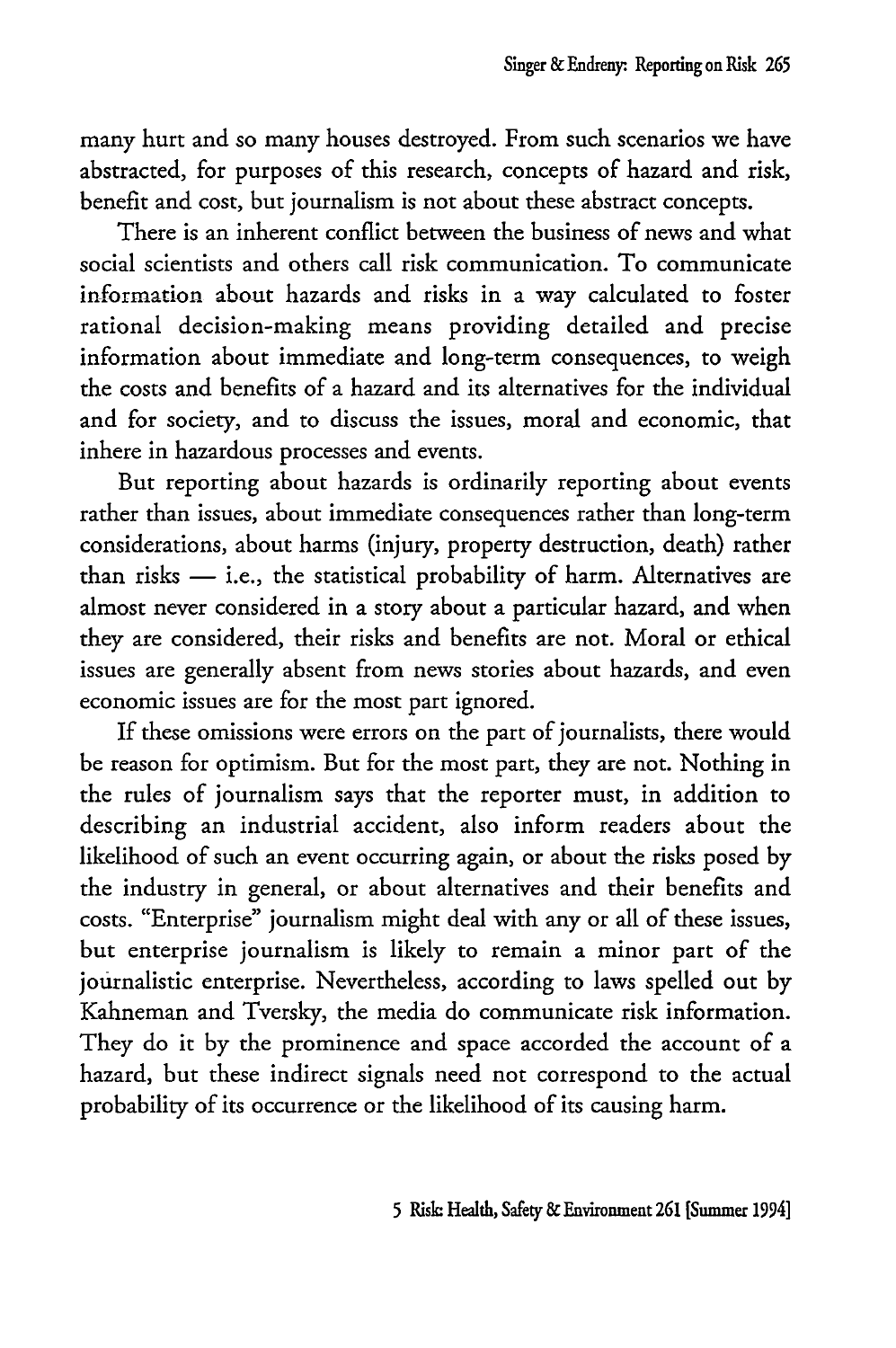#### How Accurate Is the Information Communicated?

A broad definition of accuracy might insist that, to be considered accurate, news stories about a hazard should also be comprehensive: should include details such as the likelihood of its occurrence; the annual mortality associated with it; and whether or not alternatives to the hazard are safer or less safe than the one under consideration. If this were the standard of accuracy, most hazard reporting would have to be accounted inaccurate. Instead, we adopted a much less stringent standard, one against which we tested only a subset of all hazard stories.

We identified all those news or feature stories in our sample that referred to a research report and cited a published source for that report, and then systematically compared the two accounts. Many of the discrepancies we observed in this comparison involve omissions of qualifying statements and details of method. Other deviations involve shifts in emphasis, less precise wordings, and more colloquial terms. But two-fifths of the news stories we coded had one or more statements that were substantially different from statements in the original research report. For example, an NBC News story said that researchers "studied 133 men who suffered massive heart attacks while exercising." In fact, only nine of the **133** had actually suffered a heart attack while exercising. One report could not be located at all because the reference in the news story was incorrect. Thus, in contrast to earlier research, which had concluded that errors of omission are much more frequent than errors of commission in the reporting of science news, our own study suggests that errors of commission also occur in a substantial number of cases.

Whether or not such omissions and alterations should be regarded as inaccurate reporting depends on how we define accuracy. For example, most existing information about risks is partial and contingent. Beliefs about whether or not a particular substance poses a hazard to humans, and how much of a hazard it poses, are based on assumptions, research findings, statistical calculations and extrapolations. If mass media accounts do not reflect limitations in the data or the research methods used, and if conflicting findings are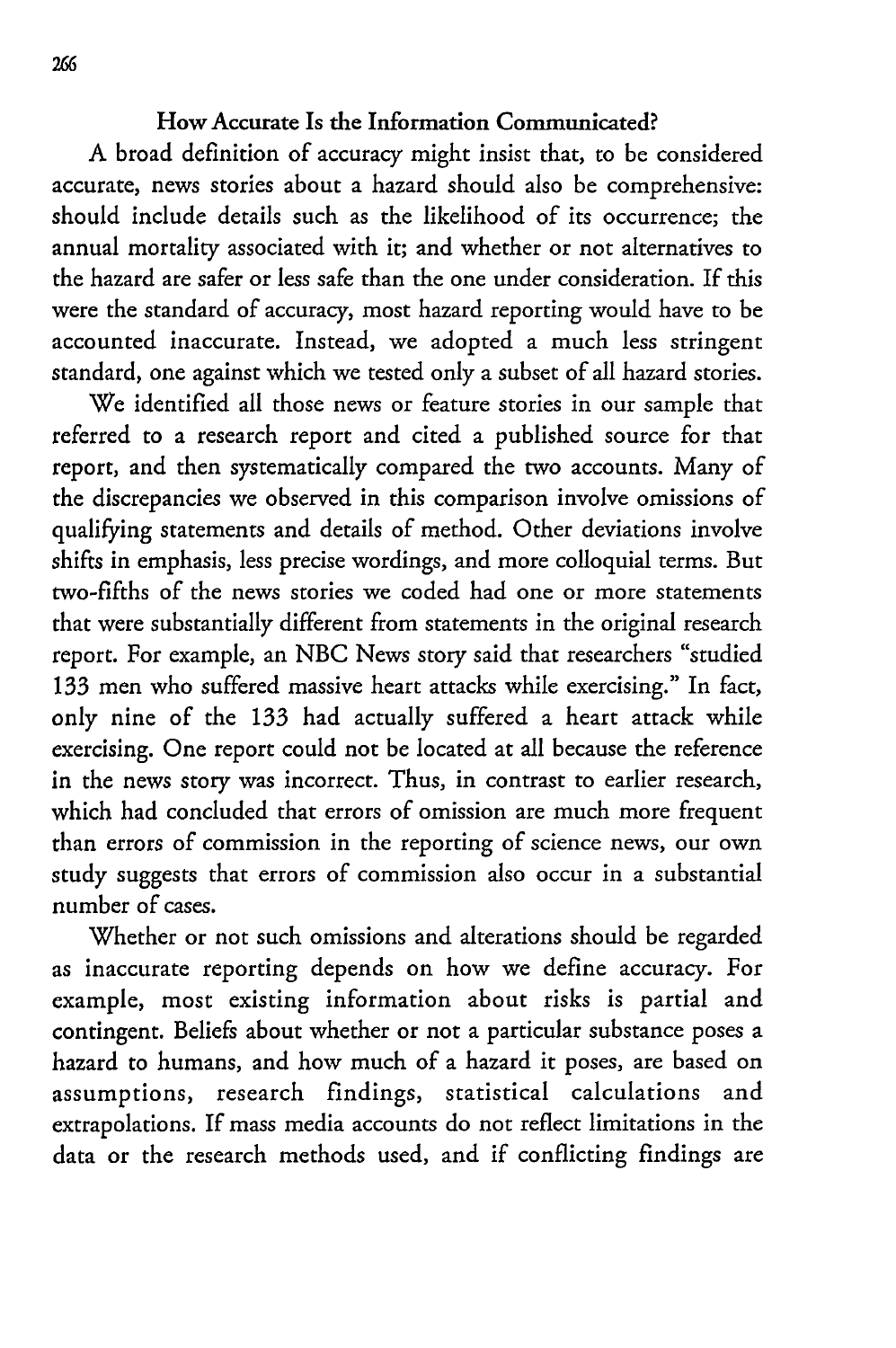presented without interpretation or evaluation, then flaws exist in the communication process, whether we call these flaws "inaccuracies" or give them some other name.

What is particularly troubling is the suggestion, in our findings, that omissions and alterations are more likely in bylined stories than in anonymous ones. It is troubling because it underlines the existence of different standards for journalists and scientists, not simply carelessness on the part of reporters protected by anonymity. Yet, the fact that the wire service stories contained the fewest substantively different statements is cause for comfort, since these stories are distributed more widely than those by bylined journalists, even when syndicated.

Science in the popular press is livelier and easier to read than science in the scholarly journals. It is also simpler, sharper, and less ambiguous than science in those journals; and science in the scholarly journals is already simpler, sharper, and much less messy than the science that takes place in the laboratory or in the field. Without a great deal of additional research, we cannot know the consequences of such simplification. But we can speculate that science and scientists come across as more authoritative than they really are, and that scientific findings elicit more confidence than may be warranted.

But the question of accuracy, as we have posed it, is only the tip of the iceberg. Much more frequent than a news report on an isolated study is the incorporation of many different research findings into a news story about a particular hazard  $-$  e.g., radon. In that situation, reporters must present not the results of one study but the conclusions of a number of scientists working in a given area. And the fact is that scientists often disagree, from whether or not the "big bang" theory can explain the origin of the universe, to whether or not electromagnetic fields are capable of causing cancer, to how much of a threat radon in homes really is. Under these circumstances, what does accurate reporting consist in?

The practice of "objective" journalism consists in presenting both (or more than two) divergent points of view on an issue. Whether that is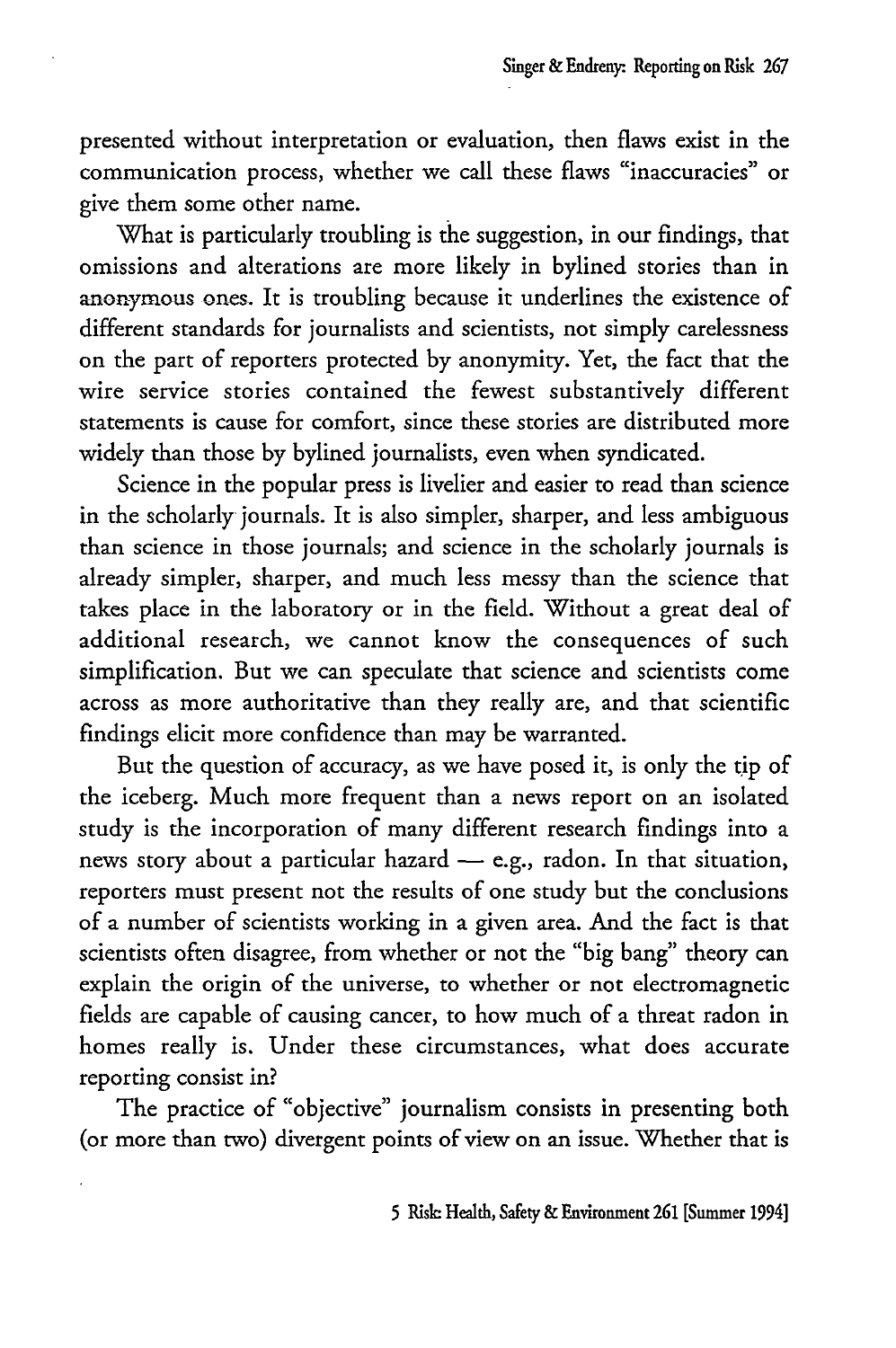"accurate" reporting or not depends on whether the different positions are equally compelling, or whether instead the weight of evidence clearly favors one side. Unfortunately, this is information the reader or viewer is rarely made privy to.

The even-handed model of reporting on political opinions or issue positions is not necessarily good for reporting on risk. The reader or viewer needs a knowledgeable appraisal of the evidence: Which, if any, side does it favor? Is it too early to tell? When is better evidence likely to become available?

Sometimes, of course, the positions are political rather than scientific, or at least a mixture of the two. In that case, we might ask "accurate" reporting to separate the two components, and clarify for mass media audiences to what extent the conflict is about the factual implications of evidence, and to what extent it is about their economic or political or ethical implications, instead.

#### Who Is Held Accountable for the Hazard?

We distinguished two kinds of accountability: blame for the occurrence of a hazard and responsibility for its prevention. Media attributions of accountability were much more frequent in the second, preventive sense than in the first. Further, those agents responsible for preventive action were not necessarily the same as those blamed for its occurrence.

At least half of the stories we analyzed made no attributions of blame at all, either because responsibility was taken for granted or because the issue of blame did not arise. For example, stories about natural hazards were particularly unlikely to include explicit attributions of blame. We noted no differences in this tendency either over time or between media.

Blame for the occurrence of a hazard varied according to the type of hazard involved. Victims, for example, tended to be held accountable in the case of activities that could be construed as voluntary, but not in the case of other hazards. (Where blame was assigned at all, they were also held accountable for illness, but relatively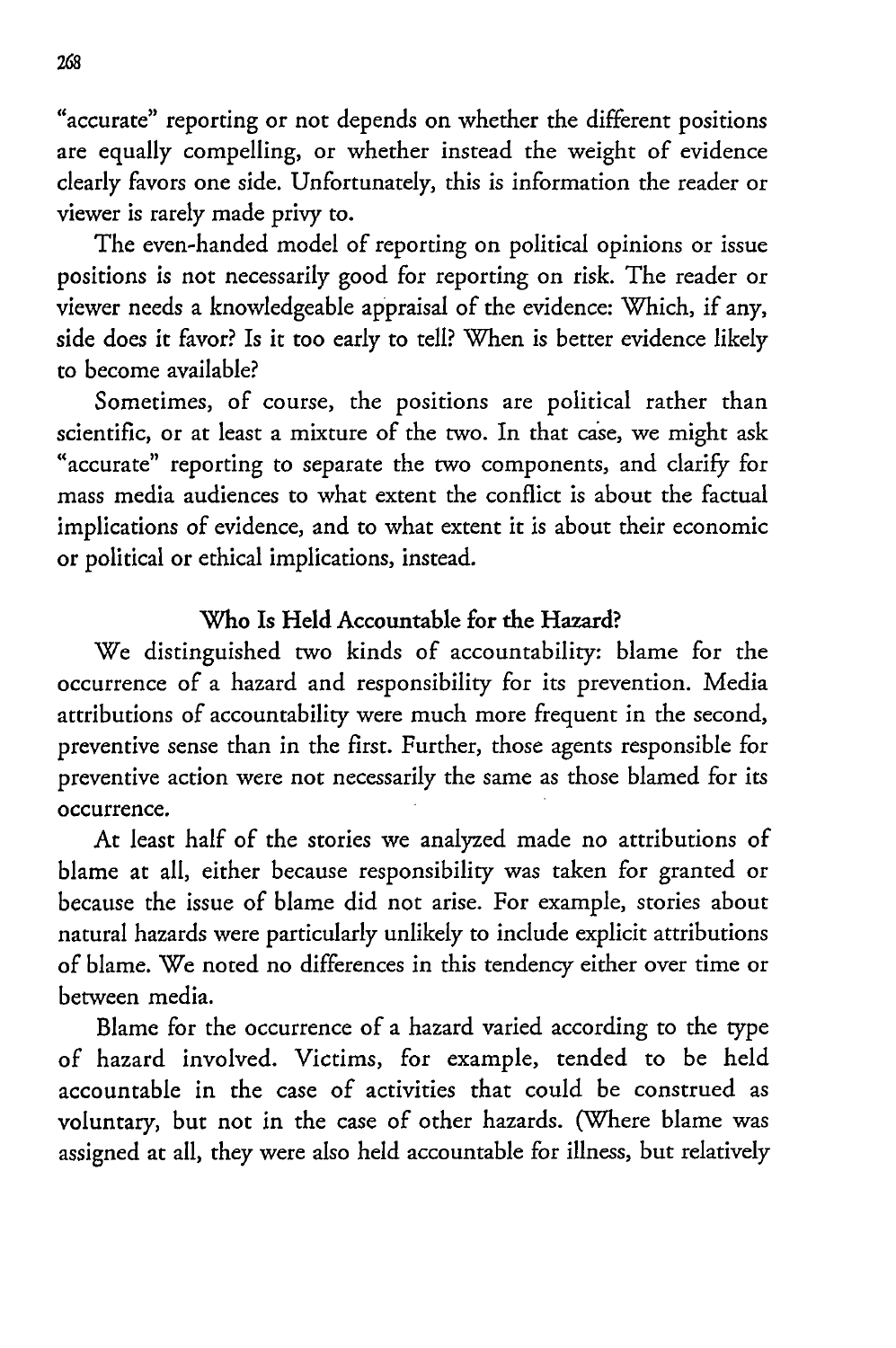few illness stories assigned such a responsibility.) In a sense, then, the interesting question is how some activities come to be construed as voluntary, others as involuntary. The ongoing debate about whether or not alcoholism is an illness, and the extent to which heredity is responsible for its expression, is a case in point.

Recent interest in public responses to radon has turned up an apparently paradoxical finding: risks tend to be perceived as more serious when there is someone to blame. Radon from natural deposits of radioactive rock tends to be ignored by the public, whereas radon resulting from industrial waste disposal has led to organized public demands for cleaning up the offending source. It is unclear to what extent the media would or could counteract this tendency, which from the point of view of scientists assessing the relative risks of the two sources is misplaced.

We found no differences between media in their targeting of blame. But because reporting on risk is event-centered, all the media in our study tended to make what Fischhoff has called the fundamental attribution error: the tendency to attribute too much responsibility to individual actors, including individual corporations, and too little to the social and environmental constraints within which they act.

## Turnabout on Attitudes Toward Risk?

We could find no evidence of increasing aversion to risk on the part of the media between 1960 and 1984. On the contrary, we found some very slight tendency in the reverse direction. Hazard stories in 1984 gave somewhat more attention to benefits than they had in **1960,** and they were also somewhat more likely to include a discussion of alternatives to the hazard and to reject the alternative in favor of the hazard itself. These are all small shifts, to be sure, and may involve reporting on different hazards rather than a changing view of specific hazards. Still, they may be indicative of a subtle change in the social climate pertaining to the acceptance of risk.